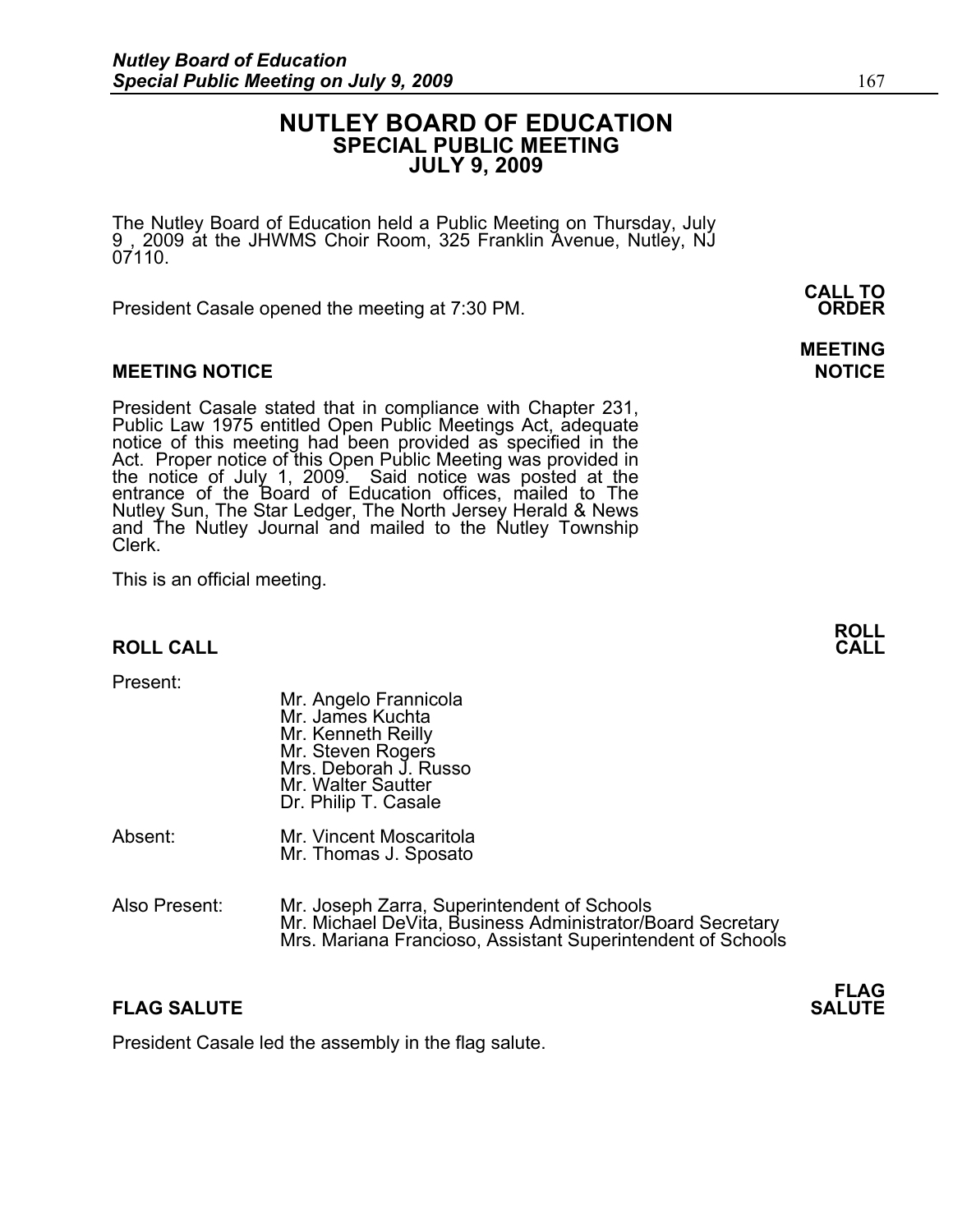Joanne Borin, NJSBA Representative, discussed district accomplishments and challenges with the Board. Both the Board and Ms. Borin put the following Goals for the District and Goals for the Board together.

### Goals for District

- 1. Oversee construction while maintaining instruction
- 2. Revise budget process Shared Services
- 3. Organize curriculum K-12 by June 2010
	- -Improve test scores
	- -Financial literacy
	- -Guarantee compliance with QSAC
- 4. Be more timely and effective with communication with public
- 5. Have a clean audit

# Goals for Board

- 1. Policy review
- 2. Board Members understanding their role
- 3. Revise budget process
- 4. Provide resources and tools for the staff and administration

# **HEARING OF CITIZENS (Resolutions Only)**

None

# **RESOLUTIONS**

### **APOINTMENTS SUMMER CUSTODIAL**

# 1. **APPOINTMENTS – Summer Custodial Employment**

Trustee Frannicola moved, and Trustee Kuchta seconded, the following resolution. Upon being put to a roll call vote the resolution was approved.

BE IT RESOLVED that the Board of Education approves the following personnel to be employed as summer custodial and grounds employees for the summer of 2009: Ì

|                              | <b>Step</b>   | <b>Hourly Rate</b> |
|------------------------------|---------------|--------------------|
| Garry Furnari<br>Adam Radice | $\frac{2}{2}$ | \$8.00<br>\$8.00   |
| <b>Kevin Reilly</b>          | $\mathcal{P}$ | \$8.00             |
| Michael Ryder                | 1.            | \$7.50             |
| Jordan Weinstein             | 2             | \$8.00             |